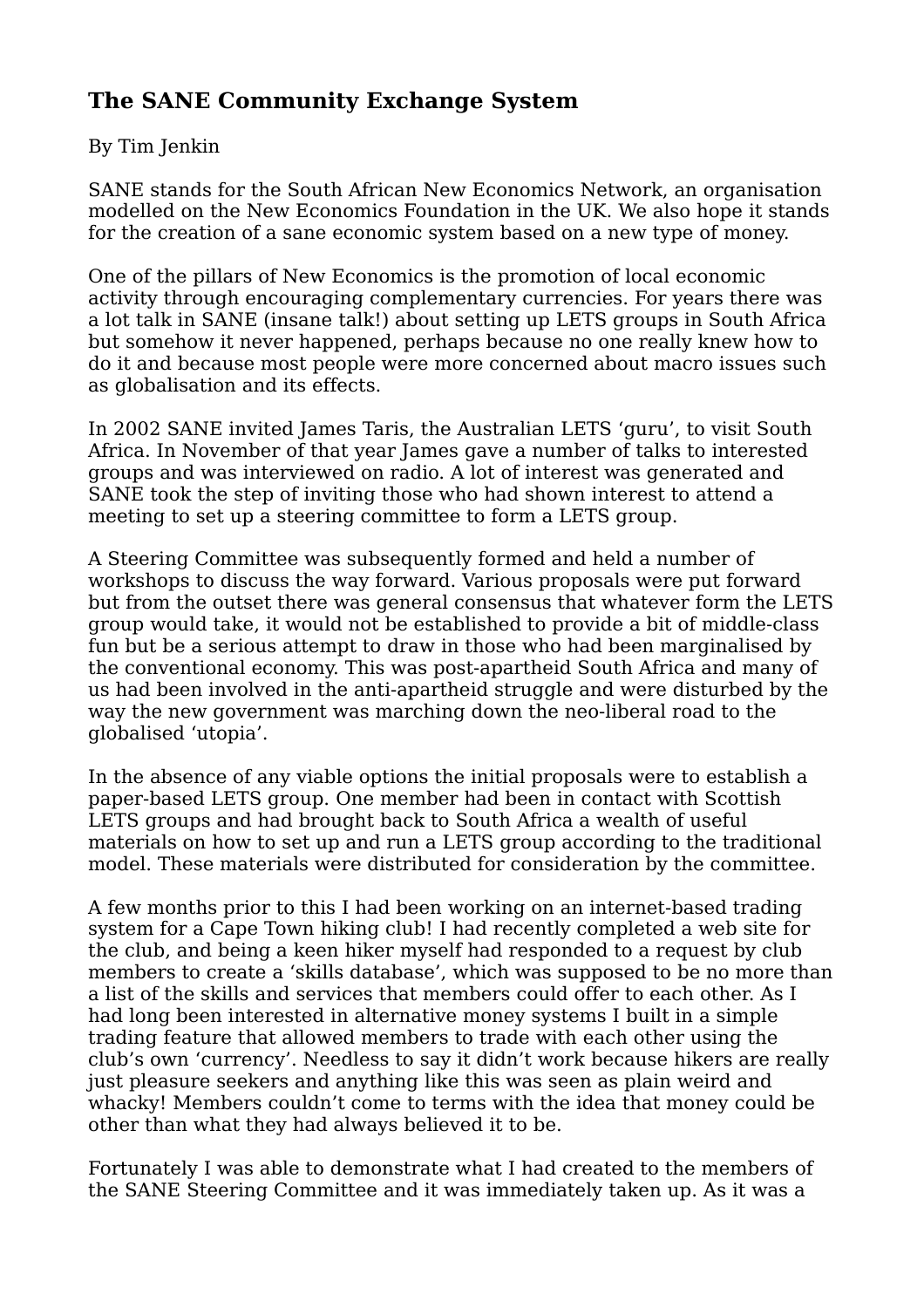functioning system, all that had to be done was to change the colours and logo and we were away.

After further debate a decision was taken to call our currency 'Talents', which has proved to be a more than suitable name. Its value was to be based on the South African Rand, though this was to be taken merely as a reference for pricing. The Talent would not be 'tied' to the Rand and was expected to deviate from it over time. Certainly the Talent does appear to be 'stronger' than the Rand as prices in the CES are indeed lower than in the national economy.

Our implementation somehow got called the SANE Community Exchange System (CES). We didn't want to call it a LETS group because it was internetbased and thus very different from the traditional LETS model that we were at first going to use. I would have preferred the name Community Exchange Network or just plain 'New Money' as we were determined that our system was going to be much more than just a club or association trading for no other purpose than to provide its members with a bit of fun and access to services that they would not otherwise consider.

Our approach from the start was very political. We wanted to create a new way of 'doing' money that would break completely with the traditional way of 'doing' it. South Africa is an extremely polarised society with barely half of its population active in the formal economy. Everywhere there are people with valuable skills, others with great needs, yet nothing brings them together because of the dire lack of the official currency. Our CES was going to bridge the divide between skills and wants.

After a couple of months' pretend trading to see if the computerised system would stand up, it was decided to launch the CES as a pilot project at the beginning of February 2003. There were 11 participants, all members of the Steering Committee. At the end of that first month a total of three trades had taken place!

After three months just 20 trades had taken place and we were beginning to feel a bit despondent about it, but realised that the problem was one faced by all start-up LETS groups: a lack of inspiration because there was so little on offer.

After organising a public meeting and appearing at a few public markets, membership began to pick up and so too did the number and range of offerings. As we approached three hundred members things really began to take off and the CES began to take on a life of its own. To celebrate the 'lift off' we renamed the CES to the "Talent Exchange", though most of us still refer to the system as the CES. Our motto is "Your Wealth is your Talent"!

# **The Web Site**

The home page of the CES web site is at www.ces.org.za. Apart from that page and all the other public information pages hanging off it, we do not like to think of our site as a mere web site. Beyond the login page we prefer to think of it as the online 'bank' or 'clearing house' and directory of the CES. Each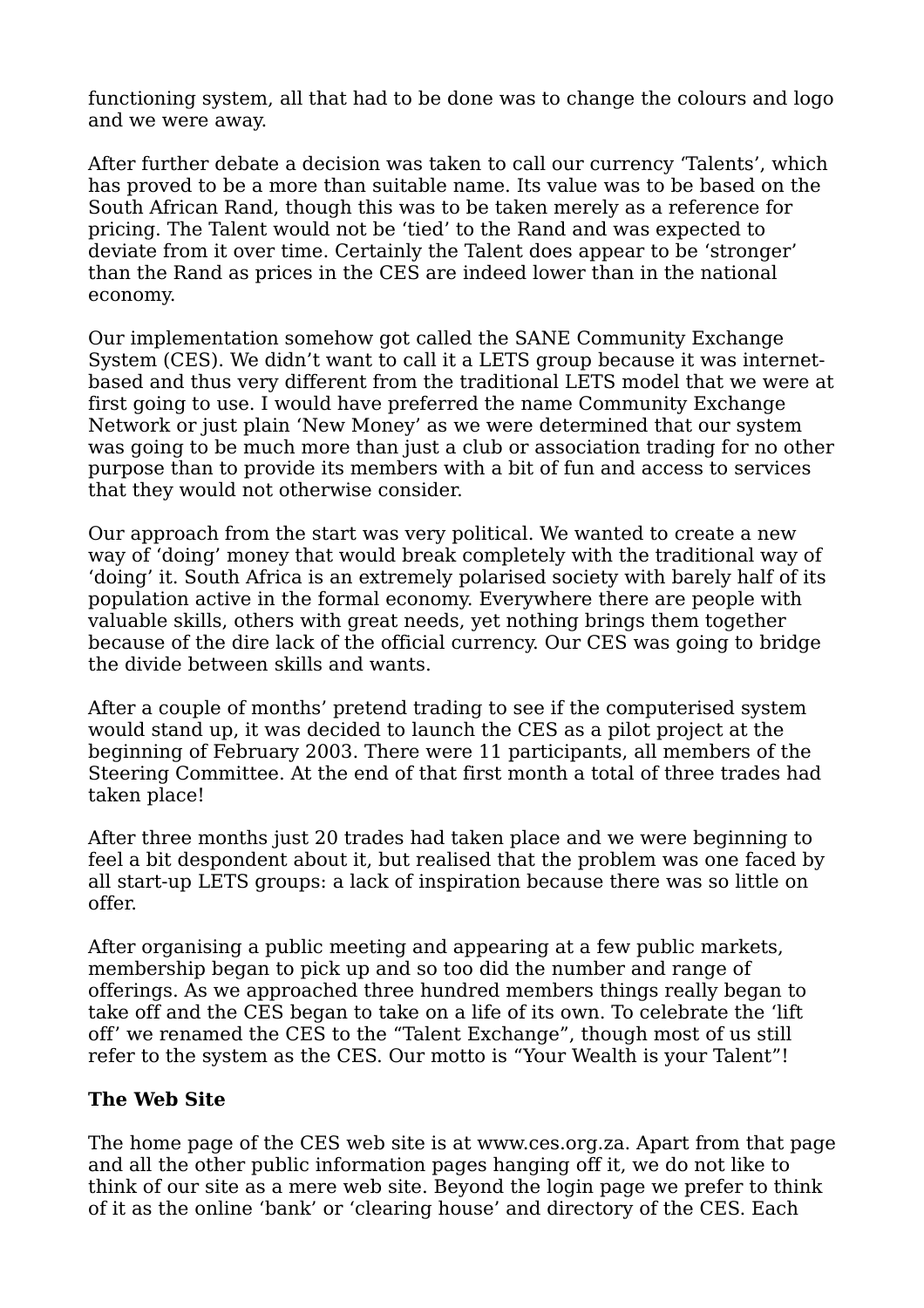member accesses the site through their personal account. It is similar in many respects to any online banking service offered by any commercial bank, though of course it has a lot more in the form of membership lists, 'offering' directories, 'wants' lists and other features that serve to build community.

On the home page is a link to an online application form. Here anyone who wants to join the CES can provide their details. We require full contact details and a few offerings if the applicant is to be considered. We do not have a system of recommendation as do some similar systems, though if an application looks dubious we communicate with the person before giving them an account. Applicants can indicate which group they would like to join.

A demo site also available from the home page is how the site was right at the beginning. The real thing has advanced way beyond that. That section should be brought up to date, but who has the time for that?

After logging in, each member is presented with a personalised start page. A number of buttons across the top give access to the features and facilities that apply to the group: a member list, a personal record form, the 'Offerings List', an 'add offering' form, the 'Wants List', and an 'Add Want' form.

The 'Offerings List' is the heart of the system. There are now so many offerings that we have had to break down the list into 20 sub-categories, apart from providing 'Today's Offerings', 'This Week's Offerings' and 'All Offerings' in screen and print versions. The list defaults to the offerings of the member's group, but the offerings of any other group can be called up by selecting the group from a drop-down list. A search form on the page allows a nation-wide search for offerings. A group search form is available on every page of the site, which finds people as well as offerings.

Another set of menu options in the centre of the start page gives access to the actual 'banking' or clearing services of the CES. These options are divided into three categories: seller options, buyer options and querying the database. The seller options consist of a transaction input form and an online invoice form; the buyer options consist of an online order form and an online trading slip form.

The querying options provide account holders with their balance of account, their full statement of account and the full list of member balances with group trading statistics.

As this is a real-time system, everything displayed is as it is at that moment.

Account holders can modify their personal records and turn on or off various features such as whether or not they want to receive emailed updates, notices, and newsletters. They can also hide their accounts if they plan to be inactive for a period. This hides their records from all lists and searches. From their personal profile records, members can view, edit and delete their offerings and get a full statement of account.

The member list shows all members and their basic contact details. It can be sorted by various columns to list by account number, area, name etc. On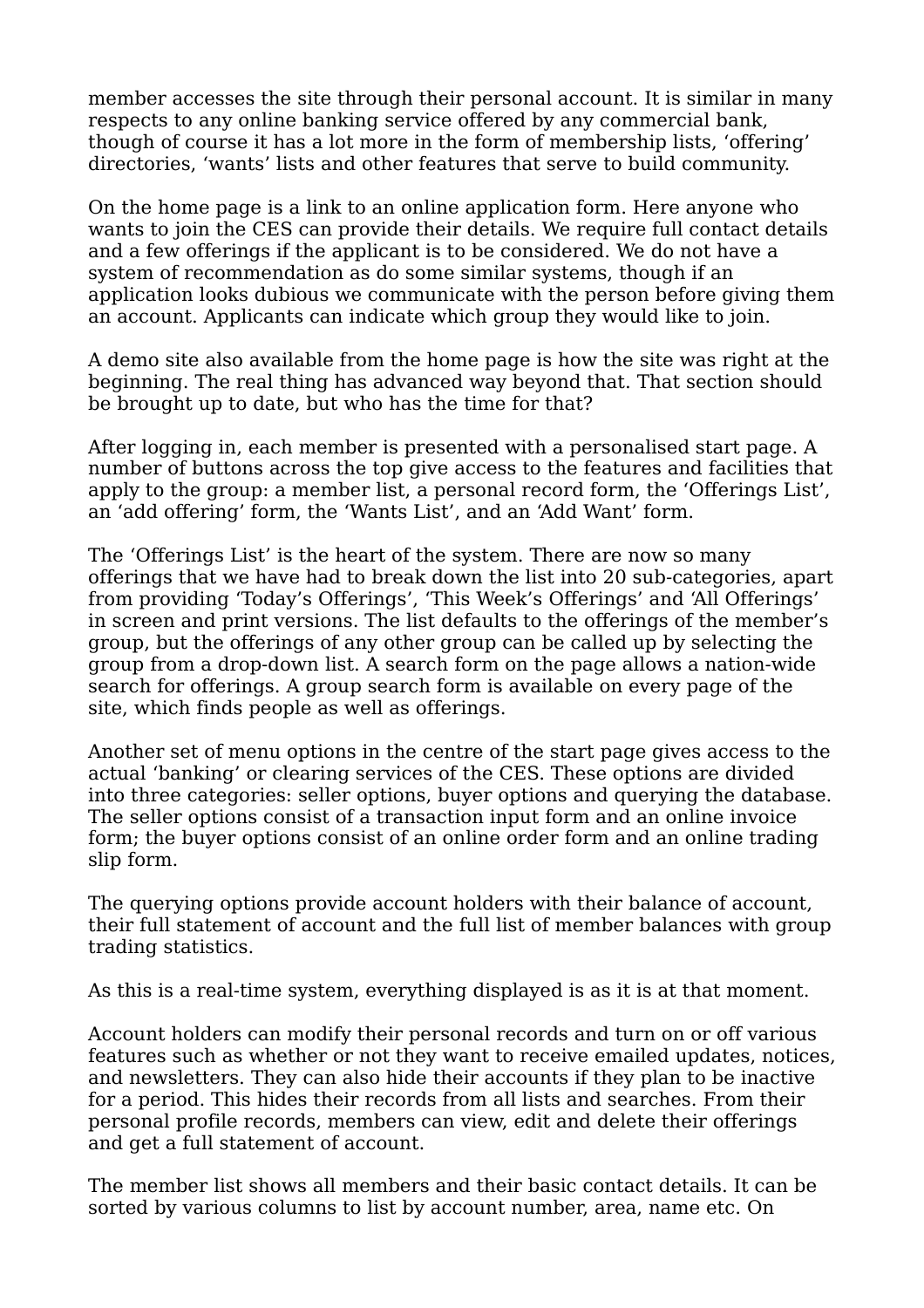clicking the name of a member further details are provided: full contact details, the member's offerings and trading position (basic trading statistics and balance).

Each member can add/edit/delete their personal offerings and wants. 'Wants' disappear automatically after 30 days if not removed explicitly by their owners, while the life of 'offerings' can be set from one week to indefinite.

As the number of participants grew many members asked if it was possible to see only those in their immediate areas. To do this we divided the group into ten sub-areas. These are areas of about five kilometres radius, the range of where most people prefer to trade. Cape Town is fortunately broken up into distinct natural areas by the mountains, the sea and other geographical features. Members can now filter all lists and searches to their own sub-areas and set the sub-area as their default view. Most members, however, still prefer to see the whole group. The sub-areas represent the areas where the group will probably be split when it becomes too big and unwieldy. We keep explaining that we are growing our system in order to make it smaller!

There is a page that provides access to a range of documents that can be printed out for those who prefer to do things on paper. There are trading sheets for use by sellers at fairs and in shops, and trading slips that can be cut out to make 'cheque books'.

There is also a section providing new members with the information they require to get started, and every page has contextual help. The layout of the site is very basic and simple, without any fancy drop-down menus or other unnecessary embellishments that only confuse the average web user.

There are many other small features that will not be described here for fear of boring readers with too much detail!

# **How it Works**

The CES works pretty much the same as any LETS group, but because it is internet based it is much more dynamic and, we believe, democratic. Because it is a real-time system everything happens very quickly. There is no waiting for the administrator to enter your trades or to see who is offering what. Those who are keen check "Today's Offerings" every day to ensure that they don't miss a bargain or are first in line for a new service. The CES is democratic because everyone is equal. Sellers enter their own transaction information and everyone can see everyone else's trading position at any point in time. Sellers can decide not to sell to a buyer if the buyer's standing is not good.

Buyers contact sellers by phone or email and can even order goods and services by sending an online order form from the site. This is automatically formatted and contains all the necessary information about the buyer.

When a trade is completed (i.e. the goods are delivered or the service has been provided) buyers either give the seller a paper Trading Slip (a chequelike form downloadable from the web site in plain or personalised versions) or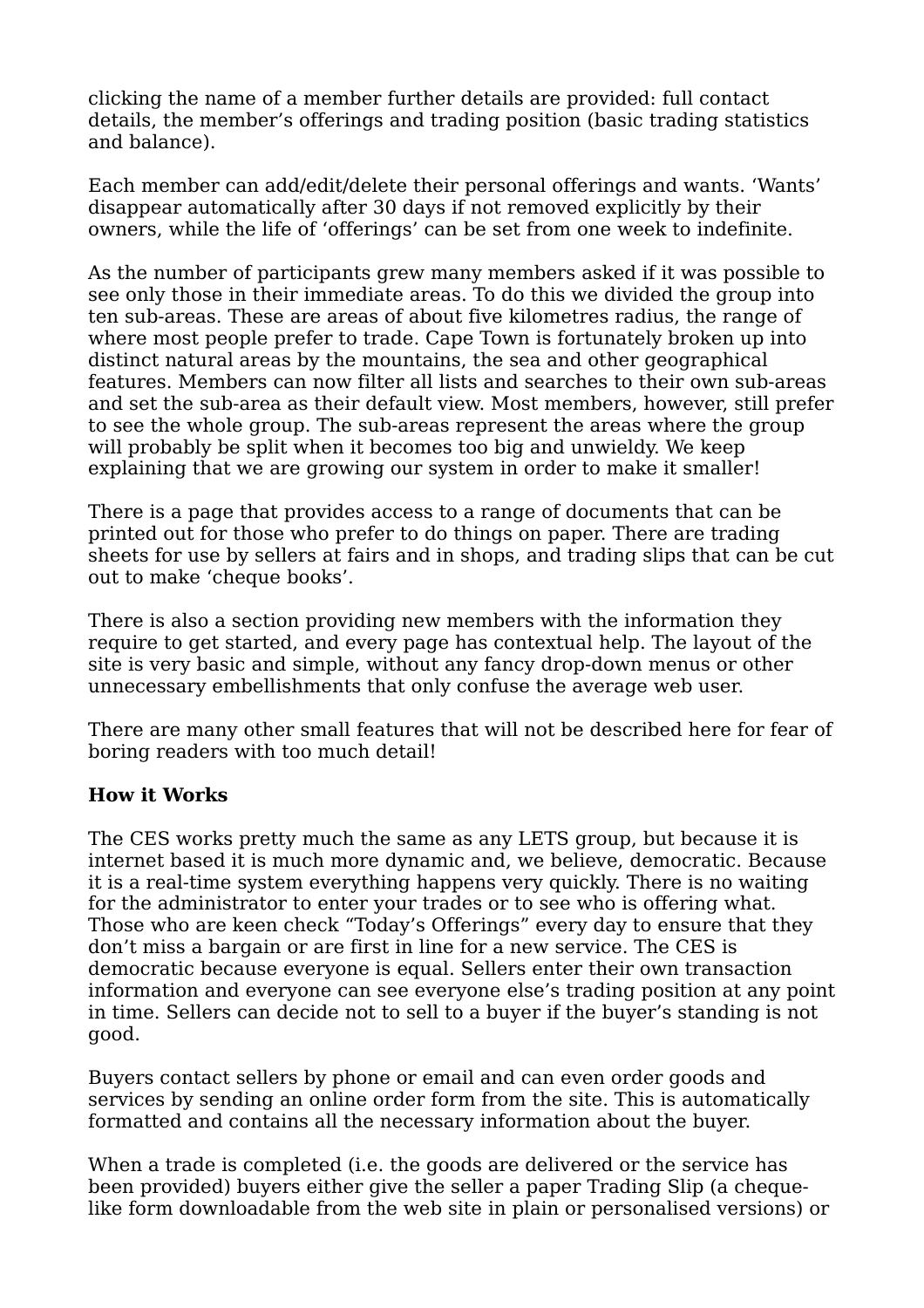send on online Trading Slip. The latter sends by email an electronic version of the paper Trading Slip to the seller, and emails a 'counterfoil' to the buyer for record purposes.

Many sellers do not demand Trading Slips but we encourage members to use them as they are legal documents when signed by both sides.

In market situations sellers prefer to use Trading Sheets, which are sheets downloadable from the site having columns for buyer name, account number, signature, description and amount. These are like having multiple Trading Slips on one sheet.

Sellers can also send online invoices to buyers. These are used in cases where the seller needs to inform the buyer how much is owed. The seller simply enters the rate, number and description and the computer does all the calculations before sending the invoice to the buyer. The buyer receives by email a properly formatted invoice with all the information that is normally found on a commercial invoice. The relevant information is pulled out of the database and automatically inserted into the invoice. A copy of the invoice is also emailed to the seller for record purposes.

The seller enters the transaction information into the transaction form on the site. On submission a confirmation page appears and on acceptance of that the transaction record is stored in the database. The database also keeps a record of the seller's running totals so that when the information is requested it does not have to be recalculated from the transaction data.

My own business operates in both the conventional and Talent Exchange economies. I cannot help comparing how much more streamlined and efficiently business is conducted in the 'new' economy. In the 'old' economy we employ several people who do not create any saleable value for the company; they spend their time ensuring that we are paid for what values we have created. Our accountant prepares invoices at great effort and snail-mails them to those who owe us money. Some of the accounts never seem to make it to the clients while most of the rest don't get paid on time. Another employee spends a great deal of time chasing tardy clients for our money. Sometimes we have to call in the debt collectors and every year we write off sums of money because it costs too much to collect it. Then there are all the tax forms to fill in, bank charges to pay, repeated journeys to the bank, bills that have to be processed and sent back by snail-mail, and all the other frustrations of running a business in the formal economy.

In the Talent Exchange there is hardly any need to keep accounts because everything is there. Invoices can be sent by email and as soon as a job is signed off we credit ourselves. No waiting for 30 or 60 days for payment, no chasing debtors, no bad debts to write off. Our 'payments' are made by issuing online Trading Slips. There is always a full, up-to-the-minute statement of account and no waiting for cheques to clear! There are no bank charges, no interest charges, no unfriendly bank managers and the transaction levy that is paid is how tax to the government should be paid. A transaction levy instead of all the multitude of taxes we pay would eliminate the entire tax 'industry' and elevate state revenue.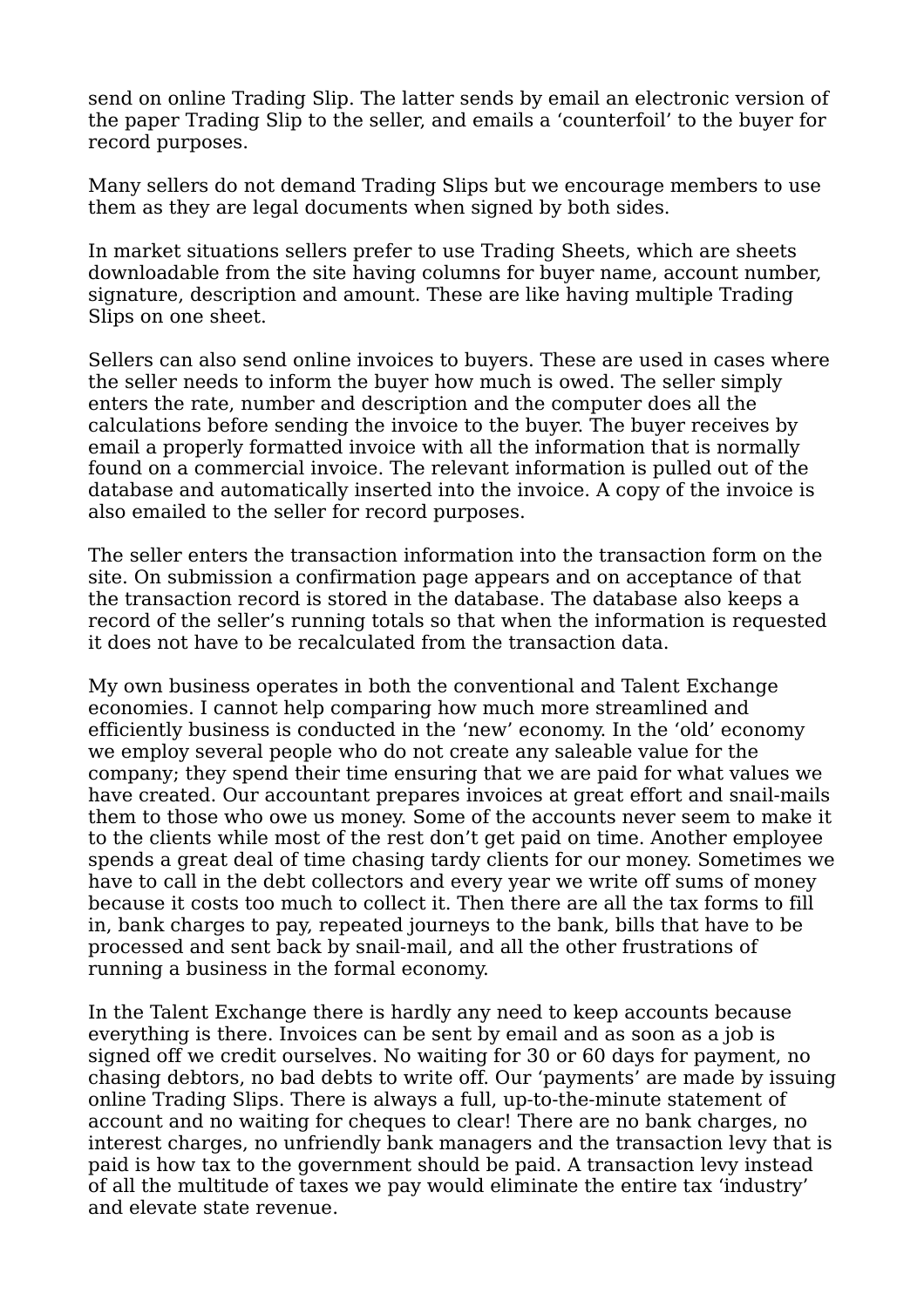Currently there are no debit or credit limits for members. The issue of limits has been on the agenda from the start but so far there has been no need to impose them. In fact it has proved difficult to get members to accept that it is normal to be in debit; that for the system to run there must always be equal amounts of debit and credit. The conventional money system has taught us all to hate debt so much that members associate the red numbers in their statements with debt and this causes a freeze in their trading activity. However, the time will come when such limits will have to be installed. The problem is one of devising a formula that can be applied according to how much the member is using the system. Clearly debit and credit limits cannot be fixed numbers but need to be based on volume and speed of turnover.

In this section there needs to be mention of the regular trading events that are held. An attempt is made to have at least one 'Market Day' each month. These are all-day events where members bring along their wares to sell and practitioners provide treatments. Musicians and actors provide interesting diversions and healthy organic food is provided. Members are encouraged to take the floor to either market their wares or services, or tell the crowd what the Talent Exchange means to them.

# **The Current Position**

At 6 June 2004 all the CES groups had a combined membership of about 700. The most active and developed group is the Cape Town group, while some of the others have not yet started trading.

The Cape Town group had 540 members comprised of 465 individual members, 30 companies, 24 organisations, 9 family members, 9 virtual members, 2 public members and 1 administrator. There were 1,343 offerings printing out to 102 pages. T280,580 had been generated in 3,028 trades since February 2003.

While these figures are relatively modest, it must be remembered that the CES is still in its pilot phase. There has been no concerted membership drive and very limited publicity about it. Most new members join after attending a CES event or through hearing about it from friends.

In the beginning there was talk about the optimum size for such a group. Research about other groups suggested that it was in the region of 300. For us that figure came and went and was the point at which the CES began to take off. Now no one talks about limits, for the bigger it gets the more dynamic it becomes. Our CES is truly beginning to feel like another 'economy' and I guess we will say it has reached optimum size when the last person in the country, or the world, signs up!

#### **Administrative Interface**

Separate from the member interface, there is also a sophisticated administrative interface for managing the CES. This 'control room' is actually more extensive and complex than the member interface as it provides all the tools required by the Administrators to run their groups.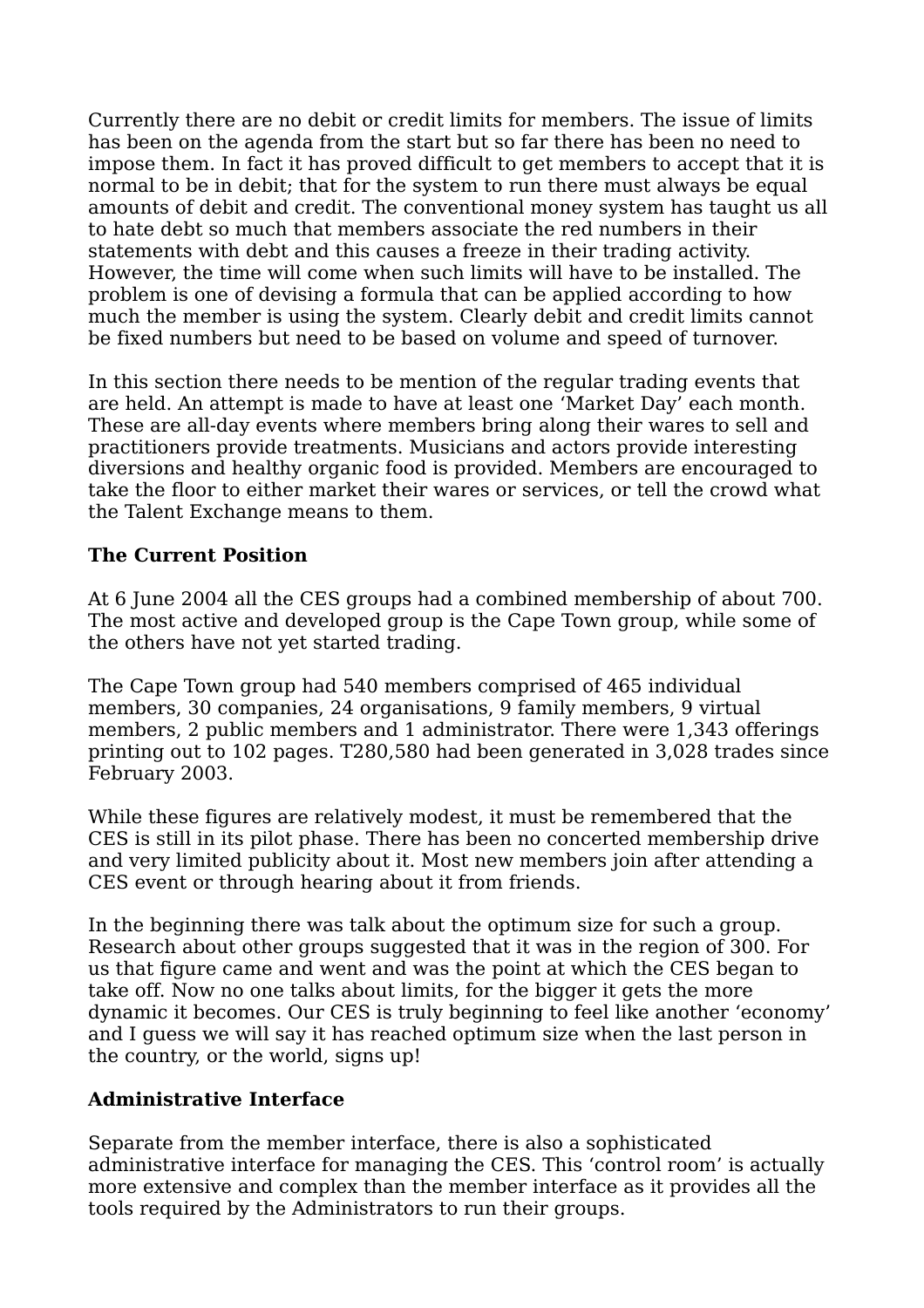I do not wish to go into too much detail here, suffice to mention that it has the following features:

Members

- 1. Create New Account
- 2. View/Edit Accounts
- 3. Print Member List

Transactions

- 1. Enter Transaction
- 2. Edit Transactions
- 3. Transaction Statistics

**Offerings** 

- 1. Add Offering
- 2. Edit Offerings
- 3. Edit Offering Categories
- 4. E-mail Offerings List
- 5. Print Offerings List

Wants

- 1. Add Want
- 2. Edit Wants
- 3. Clean Up Wants List
- 4. E-mail Wants List
- 5. Print Wants List

Group/Sub-Areas

- 1. Edit Administrator Details
- 2. Edit sub-areas/groups

Publications

- 1. Talent Exchange Update
- 2. Community Exchange News

All the tools are here for the automatic creation and distribution of offering/wants lists, updates/notices and newsletters. For updates and newsletters, simply drop the plain text into a box, press a button and everyone receives by email a properly formatted item of correspondence.

There is also a Super-Administration interface for managing the groups. This allows the Super-Administrator to easily set up and manage new groups, add/edit/delete Group Administrators and add/edit/delete virtual users. Setting up a new group takes just a few minutes and consists of copying and renaming a database template and setting group codes and details.

#### **Remote Trading**

The reach of the internet is global yet we wanted to use it to create something local. It did not seem right to create one whopping big database for the whole country. That would not create local economies and had the potential of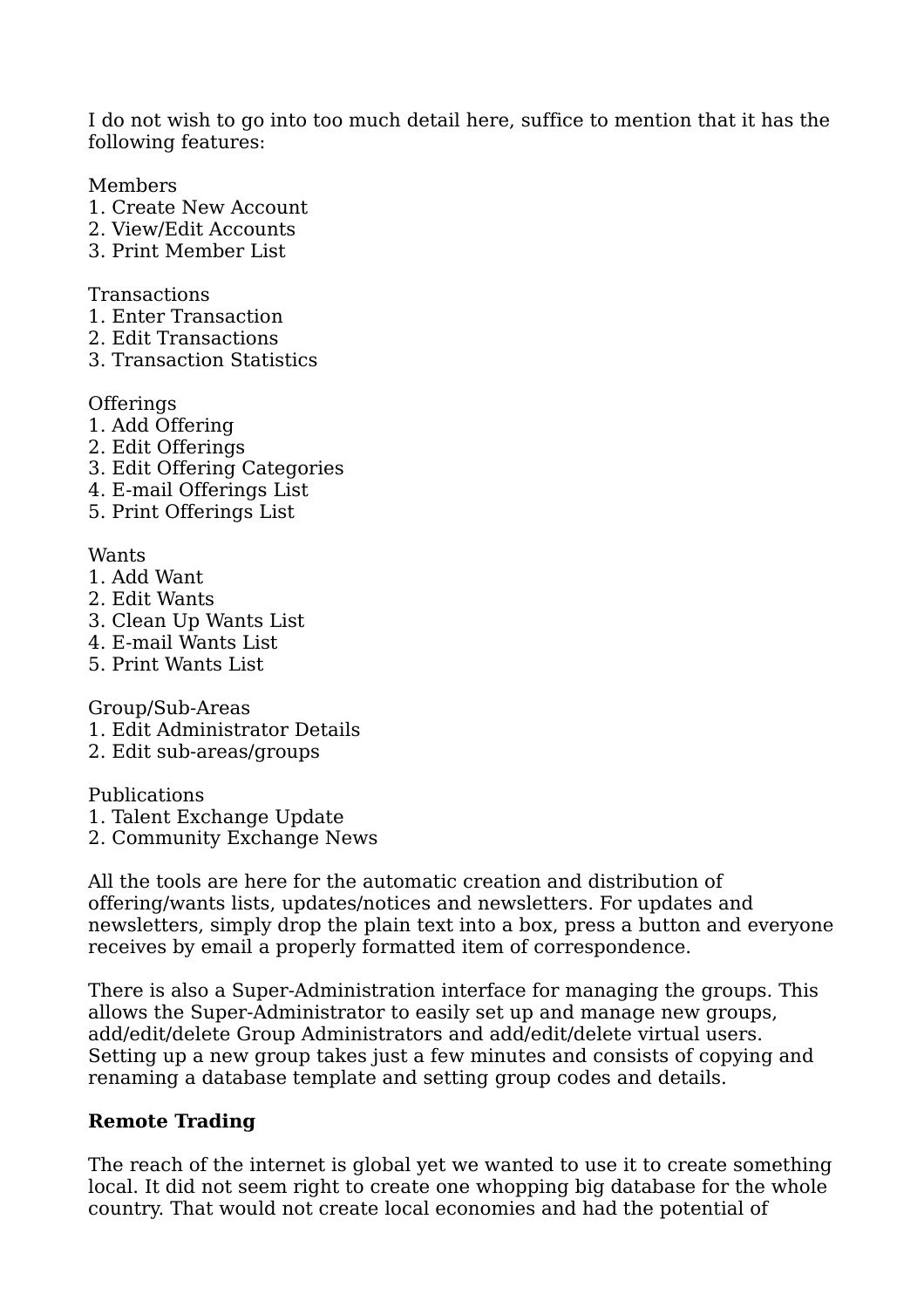becoming truly massive and unmanageable. The scope of our first group was restricted to Cape Town, which in itself is too big, but we had no choice because our members came from all over the city.

The single group with which we started suggested that we could create many such groups, and if we were to do that it made sense that they should be able to trade with each other. But how such trading was to be effected we had no idea. It seemed impossible. Each group was a closed entity with a balance of credits and debits that always had to equal zero. If a member of one group was to trade with a member of another group, credits in the one group would be debits in the other and that would upset the balances on both sides.

Despite having no solution we began to set up groups in Johannesburg and Pretoria and each of these operated on its own for a few months. All groups use the same interface on the same server but each one accesses its own data. By virtue of the account number typed in at login, the user sees the appropriate group data. Account numbers consist of eight characters: the first four alphabetic characters identify the group while the other four are the member's actual account number. We have plenty of time to think of what to do when there are more than 10,000 members!

We continued to seek a solution to the remote trading dilemma but there seemed to be no way of getting around the fact that if there was to be remote trading there still had to be credits on the one side and debits on the other. The answer to this dilemma was staring me in the face all the time but I failed to notice it, until one day I mentioned to one of our committee members that I had created accounts for myself in the remote groups so that I could watch what was going on. She insisted that I give her accounts too as she also wanted to see what was going on, and perhaps do a bit of trading with the folk in the remote groups. I didn't like the idea of creating accounts for the same person all over the place as it would become messy, though it was a way of solving the inter-group trading problem.

When I refused to create the accounts the member accused me of advantaging myself as I would be able to trade with a larger 'market', and that was not fair. I promised that I wouldn't trade with remote users, but that was not sufficient to satisfy her. It was only when I offered my account details to her that I suddenly realised that my having accounts in the various groups was the solution to the inter-group trading dilemma. If I acted as an intermediary, a 'middle man', I could buy from a seller in one group and then sell it on to a buyer in another group. In that way my debits from buying from the seller in one group would remain in that group and I would gain credits in the other group by selling to the ultimate buyer in the other group.

This of course would not be fair and we didn't want any middle-men profiting from the situation. But if we created virtual members they could perform this same service. Everyone would be happy and remote trading could take place as easily and efficiently as if the buyer and seller were in the same group.

We now have ten separate CES groups around the country and any member of any group can trade with any other member of any other group. Even if a member travels to another area she or he can trade with members of local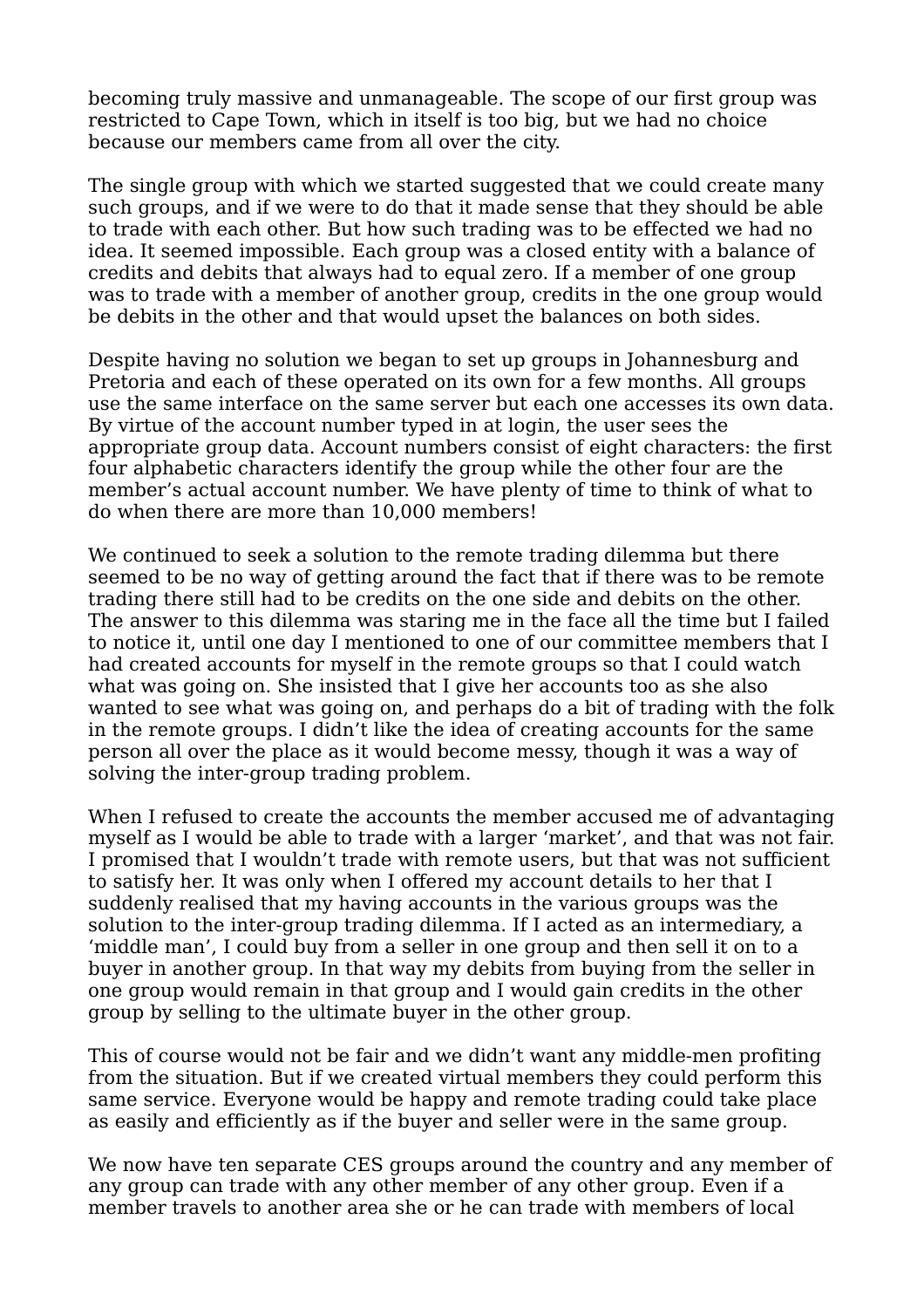groups without having to be a member of those groups. This makes our Talents almost as versatile as the national currency.

How it works is like this: each group has virtual members representing the other groups. Currently this means each group has nine virtual members. These virtual members are like human members in all respects except that their offerings are all the offerings of the groups they represent. Each virtual member is its opposite in the group it represents. For example, 'Pretoria Virtual' in the Cape Town group is 'Cape Town Virtual' in the Pretoria group.

When someone in Cape Town wants to buy something from someone in Pretoria the trade is set up in the normal way between two human beings. When the goods or service are/is delivered the buyer will 'pay' the seller by sending an online trading slip. The seller (in Pretoria in this example) will first select the Cape Town group when entering the trade through their transaction input form. This will load the list of Cape Town members and the seller will select the name and account number of the remote buyer from a drop down list. The amount and description will be entered and the trade will be recorded in the normal way. But what actually happens here is that the seller is not credited against the remote buyer but against Cape Town Virtual (the local 'buyer') in the Pretoria group. If the amount is, say T100, the seller will be credited for this amount and Cape Town Virtual will be debited for the same amount. In this way the amounts +T100 and -T100 are kept in the Pretoria group and the balance of zero is maintained.

At the same time, however, Pretoria Virtual in the Cape Town group (the remote 'seller') will be credited with T100 and the real buyer in the Cape Town group will be debited T100. This keeps the zero balance in the Cape Town group, leaving everyone happy and all accounts balanced!

The seller's statement of account records a sale to Cape Town Virtual and the buyer's statement of account records a purchase from Pretoria Virtual. At the user level there is no record of the actual buyer for the seller and the actual seller for the buyer. However, this information is stored in the transaction record in case the price has to be adjusted (the incorrect amount could have been entered) or the sale is cancelled.

While this might sound complicated, and would be if it had to be entered by hand in a ledger, the computer deals with it easily and from the users' point of view it is completely seamless and transparent. The virtual users' account balances reflect the 'balance of trade' between groups.

The programming for remote trading is actually quite complicated as it has to combine the deduction of levies on both sides (see below) and be completely adjustable and reversible.

After figuring out how remote groups could trade we realised that this scheme could operate on many levels and is a way that groups could trade around the world. Someone in Cape Town could trade with someone in Wellington, New Zealand, in pretty much the same way, though there would have to be some intervening 'exchange rate' mechanism to reconcile relative 'currency' differences. To prevent groups having thousands of virtual members there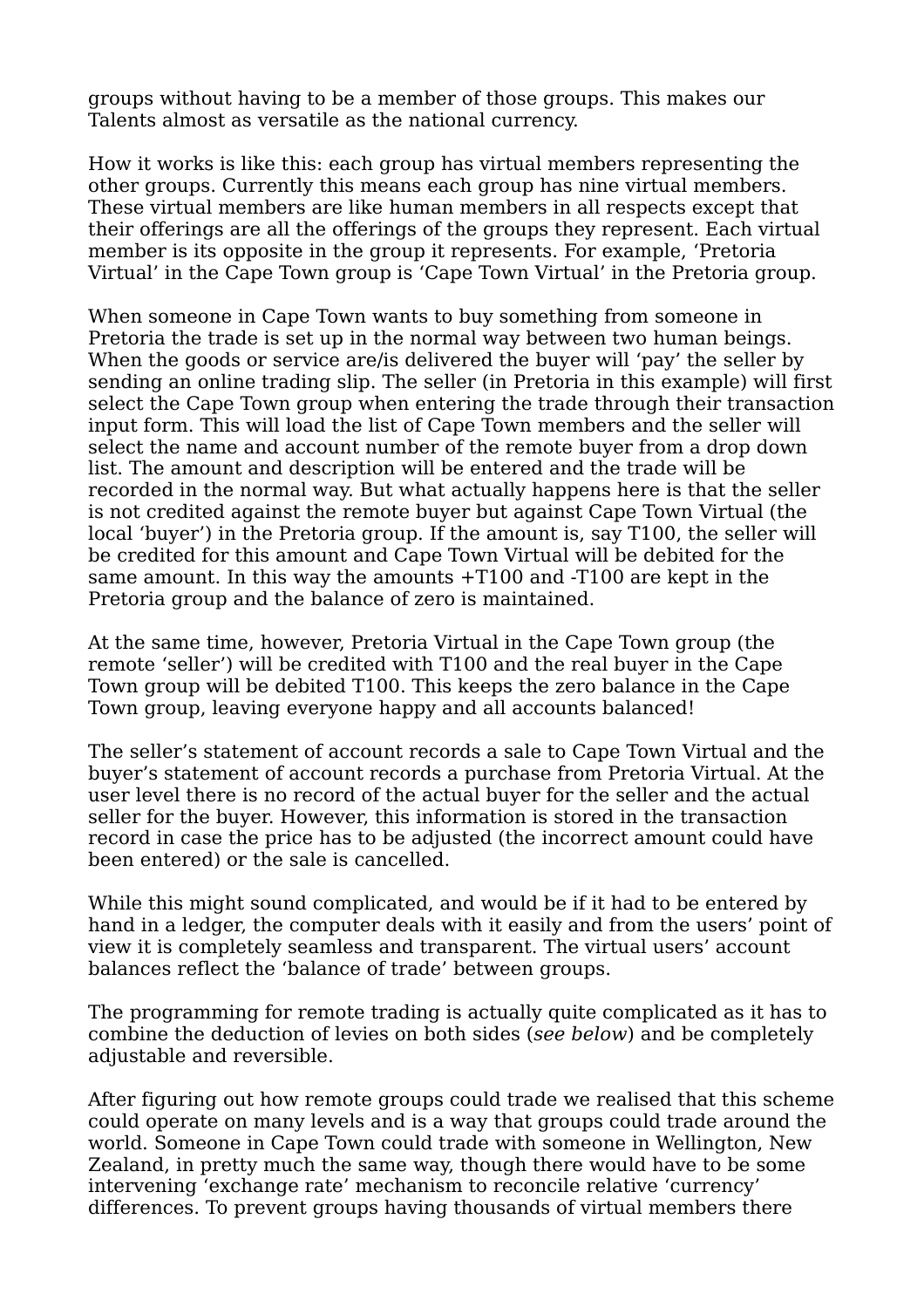could just as easily be virtual members representing regions, provinces, states, countries or whatever.

This raises the whole question of a global standard unit of account based on a basket of commonly available goods. For now this kind of 'Esperanto solution' seems far off. Computers can easily deal with discrepancies between numbers and values; the problem is deciding what the ratios are. These have to be fair and based on some objective standard.

Some observers have noted that easy remote trading undermines the notions of local trade and community money. Our experience, however, has shown that very little inter-group trading takes place. Most offerings are meaningless if they are not available locally (you can't get a massage from someone a thousand miles away, though you can get one if you go there!) and people just prefer to deal with those they know or can meet. In any case, inter-group trading could be discouraged in a number of ways. A simple remote-trading 'import duty' would encourage traders to look locally before looking remotely.

Our view is that if we are going to create a serious alternative money system it has to be able to compete with the national money system nationally. Isolated pockets of individuals trading among themselves for the mere satisfaction of doing so are not going to pose any challenge, however many of them exist.

## **Paying for the System**

Every community money system has its expenses. Conventional LETS groups need a supply of the national currency to purchase stationery, print documents and mail them to members. Other expenses can be covered by community money. Usually members are asked to pay a membership fee on joining and this becomes renewable annually. Using conventional money creates a lot of extra work and added complication, and links the new money system to the old, creating a sense of dependence on it.

Our intention from the start was that the CES would fund itself and avoid any recourse to the national currency. Although it might sound contradictory, we also did not want to ask for any membership fee or impose any kind of levy or 'tax' on members. The Administration would earn its keep by providing services to its members. The trouble was, who was the Administration? Those performing the administrative tasks were also members of the CES and if they were going to provide any services they would prefer to do it in their own names and earn their own Talents. As a consequence no income was generated and the Administration account moved deeper and deeper into the red.

After a while the downwardly spiralling Administration balance became an embarrassment and to rectify the situation committee members started selling things at fairs to earn an income for the Administration. Earning an income from cake sales was clearly not sustainable and not the way forward!

After much discussion it was decided to implement a temporary donation system until we had came up with a better way of acquiring an income for the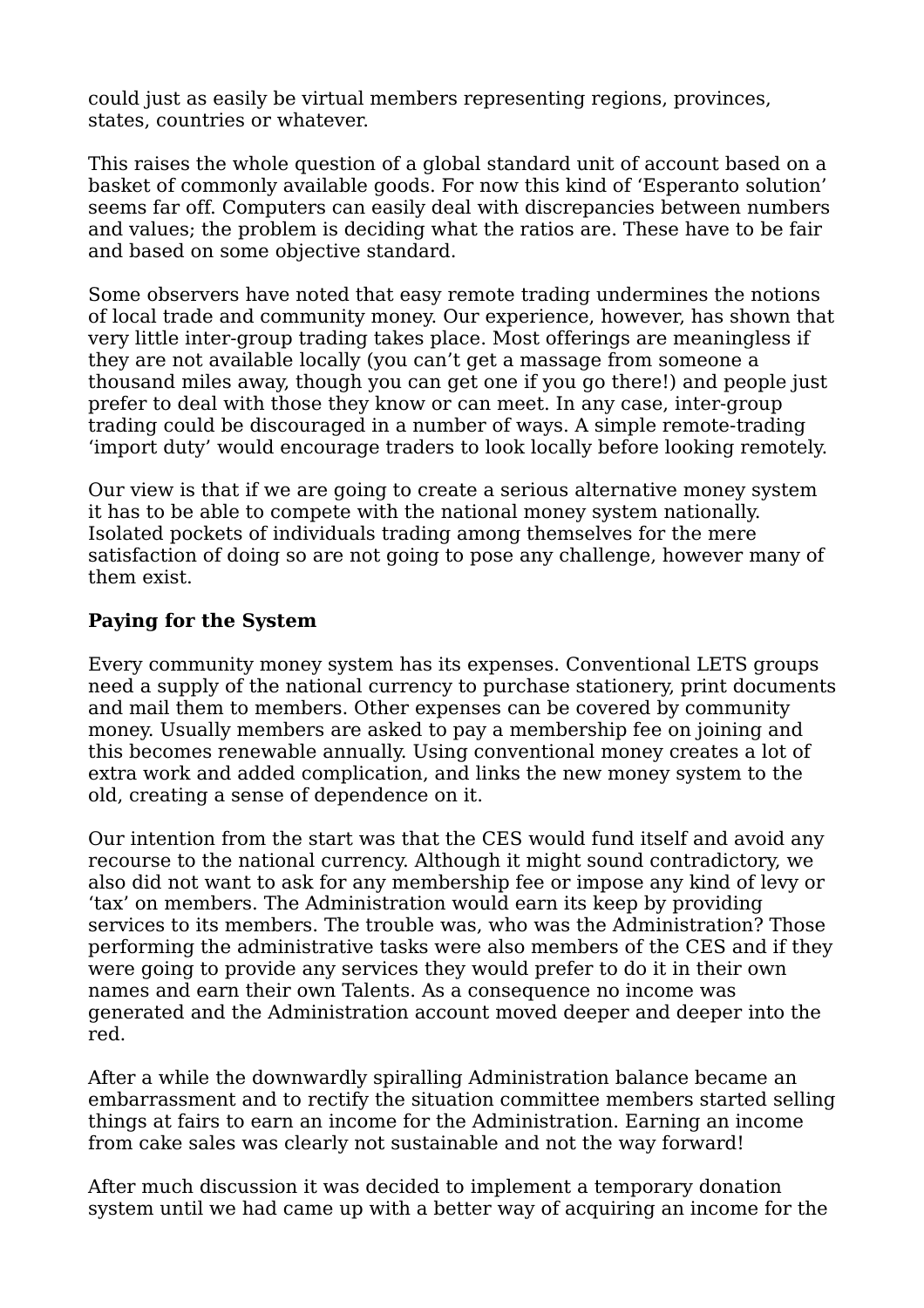Administration. Sellers were asked to donate 10% of the value of their sales to the Administration account when entering their trades. While this did turn the Administration account around and provide a steady income, it was an accounting nightmare. Each donation was recorded as a normal trade, with the Administration being the seller (selling the CES service) and the donor being the buyer. This messed up our statistics because it meant that for every real transaction two were recorded. The average value of trades plunged while the number of trades increased. For example, if the seller entered a sale of T100 and made a donation of T10, this was equal to an average of T55 per trade!

As the donation system was optional it worked a bit like a tip in a restaurant: many sellers simply ignored it when entering their trades. This created a sense of unfairness for those who did contribute and the actual amount gained by the Administration was less than 5% of income. The revenue was also quite variable and so it was not possible to predict what would be earned at the end of the month.

There followed a lot of discussion around the issue of earning an income for the Administration. The purists argued that any kind of transaction 'tax' was a move back to the 'old' economy and amounted to the Administration 'milking' its members without delivering anything of value. The pragmatists argued that members were getting a service - the advertising and clearing services of the CES - and that they had to 'pay' for it.

A variety of revenue generating schemes was discussed, including a demurrage charge on positive balances. By creating 'savings accounts' for members, they could 'lend' their positive balances to the Administration and thus avoid the negative interest. On further consideration there seemed no point in all the complication involved in implementing this because in a 100% computerised system the programming could simply take all the positive balances and throw them into a pool for the Administration to use. Members needn't even know about this as their access to their positive balances would not be affected in any way. What a user sees on the computer screen is all smoke and mirrors! This is effectively what commercial banks do when customers deposit money in their accounts. The money is not put into boxes but thrown into a general pool that the bank uses to make investments, loans or whatever. The amount of money in your bank account merely represents your claim on that pool of money.

There was a general hesitancy against introducing such a scheme as it had a bad feel and would have given the Administration such a huge income that it could have opened the way for corruption. There was also no way of determining how much of the pool would have to be put aside as a 'reserve' for general 'cash flow'. A sudden spending spree by members would really upset things!

In the end it was decided to introduce an automatic transaction levy, which came into effect in May this year. On each transaction entered by the seller, both the seller and buyer are levied 4%, bringing in a fixed 8% for the Administration. Thus if a seller credits herself with T100 she is levied T4, effectively increasing her balance by T96. The buyer is debited T100 and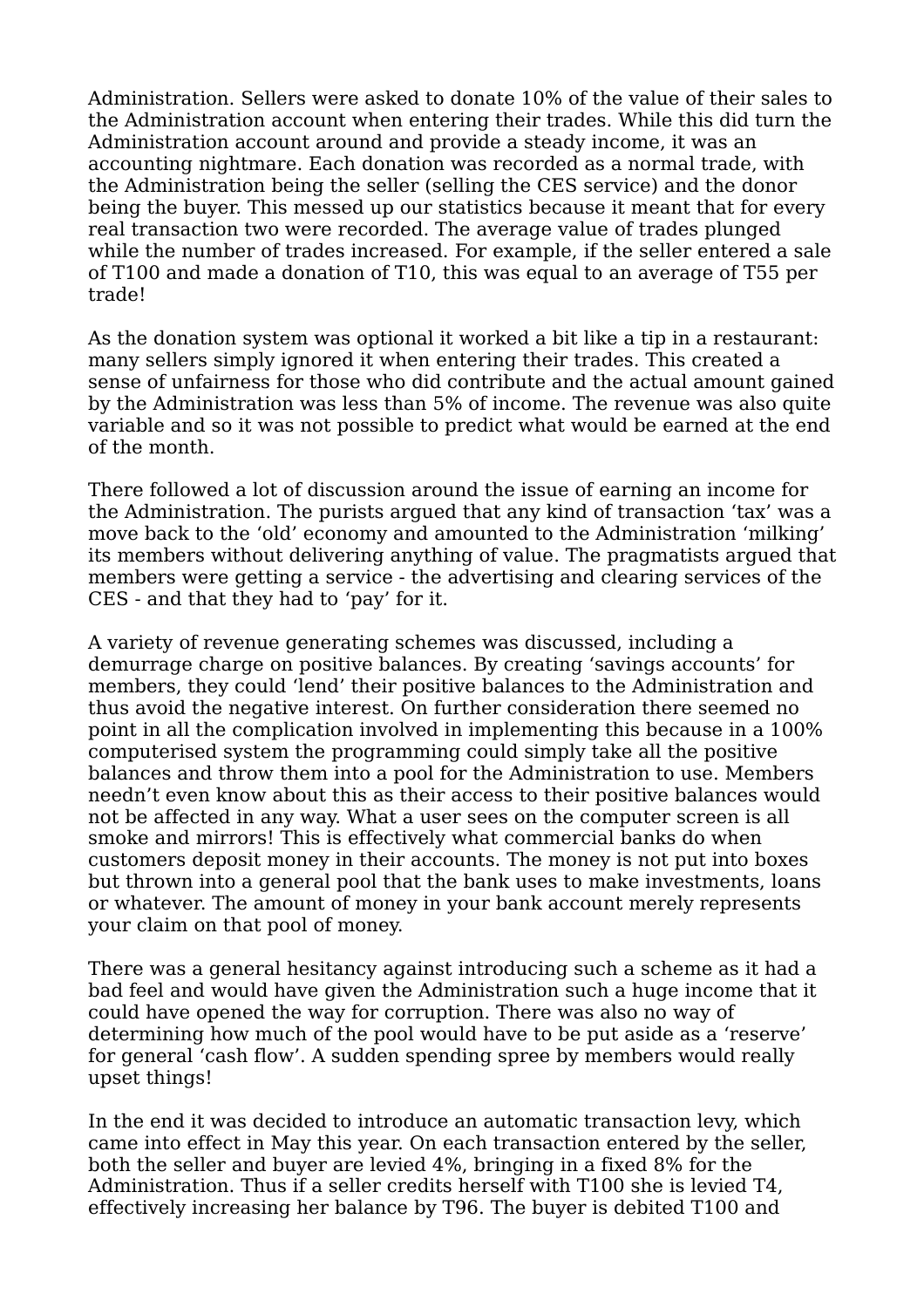levied T4, effectively reducing his balance by T104. This does balance out in the accounting because T100 is recorded on each side and not +T96 and -T104. The levies are treated separately but only one transaction is recorded.

Our levy system is based on a concept being promoted by a lobby group in South Africa who have devised an innovative taxation system called TEAL (Total Economic Activity Levy). The TEAL Association is lobbying government and other financial bodies to adopt TEAL as a replacement for the conventional taxation system that prevails. If implemented all income and other taxes, including VAT, could be done away with. The TEAL transaction tax will be applied to every transaction conducted through every bank and/or money-receiving institution. It will be applied to both parties to each transaction.

On introducing our TEAL implementation a couple of members resigned, claiming that it was the end of the CES and accusing us of becoming 'parasites'. A few members expressed their reservations but were happy after receiving our explanation. One member said it would lead to inflation as everyone would raise their prices to compensate for the levy.

The TEAL concept certainly is very elegant. It is instantaneous, fair, open, transparent, progressive, efficient and simple enough for everyone to comprehend. It gives the Administration a definite and predictable income and everyone knows what they are going to contribute.

The levy system works separately for each group; there is no central or super-Administration that can siphon off Talents.

Instead of the levies going directly into the Administration account, which has the same status as any other account, it goes into a special account called the 'Talentry'. This name was derived from 'Talents', 'pantry' and 'treasury' to indicate that it is a staging account, a kind of money box or piggy bank where the levies are stored until required by the Administration! The 'Talentry' account is special because it is separate from the normal accounts. If it had been another normal account each transaction would have been recorded as three transactions: one between buyer and seller; one between seller and Administration (levy); and one between buyer and Administration (levy). In this way only one transaction is recorded in the general group account but the income (levies), expenditure (transfers to the Administration) and balance of the 'Talentry' are added to the general trading statistics of the group. This is not 'creative accounting' because it simply adds back to the total what has been subtracted as levies. The revenue generated by the levies is not lost revenue; it needs to be seen as a form of compulsory saving or the recirculation of value within the group.

The 'Talentry' account is not open in the sense that members can view its statement of account. There is nothing to see except levies coming in one end and going out in instalments to the Administration. As the Administration account is open (i.e. all members can view its statement of account), not a single Talent can go 'missing'. The total of all individual levies must equal the total that the 'Talentry' has received, and from there every Talent can be followed into and out of the Administration account. The system is fraud-proof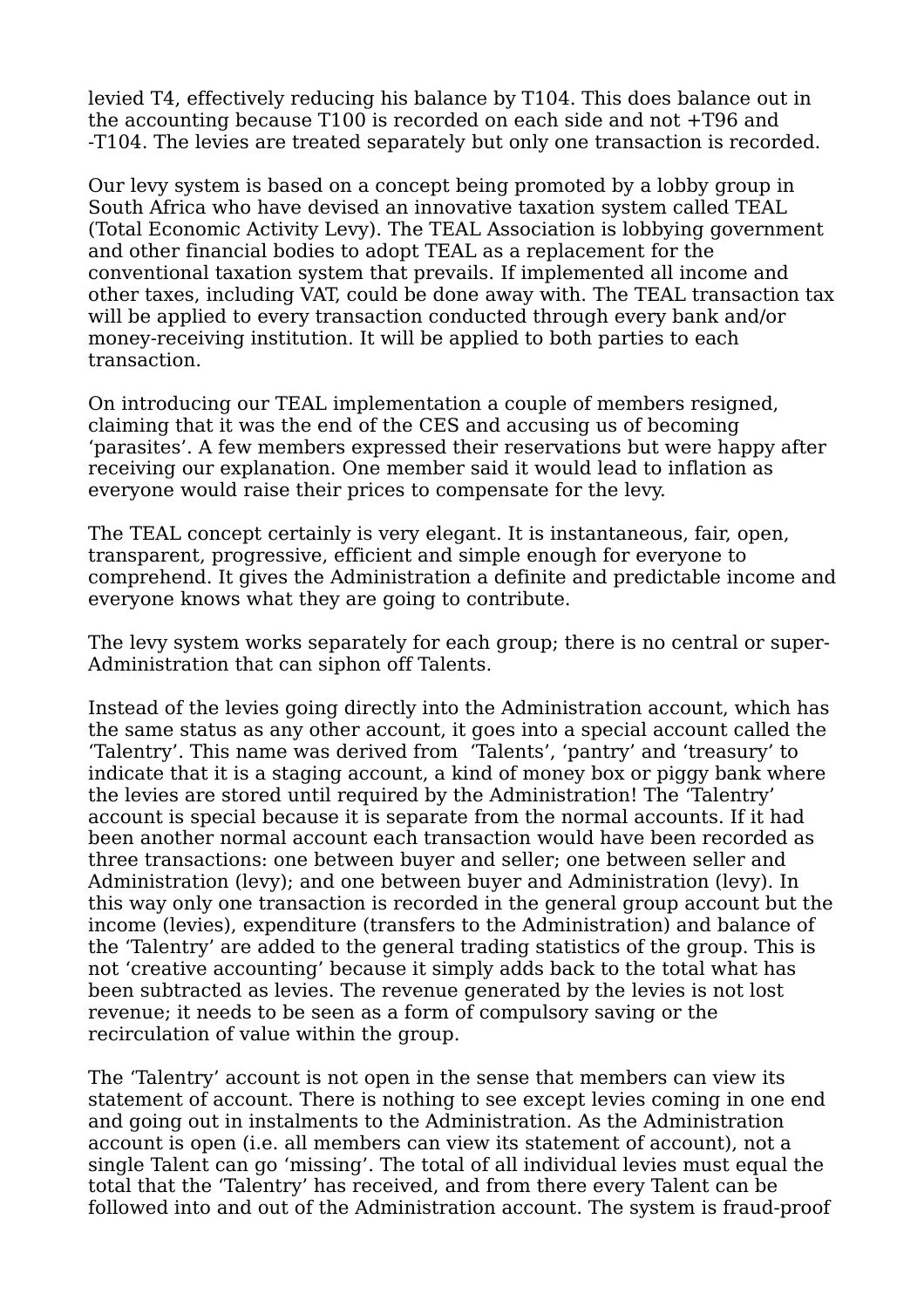at the accounting level, though of course if the Administrator enters "Printing of brochures" instead of "Three bottles of wine" we can do nothing about that!

Now that members have got used to the levy no one says anything and it is an accepted part of the CES. It operates completely unobtrusively and instantaneously, and because everyone pays it everyone feels that it is fair.

We are hoping that as the number of CES members and transactions increase it will be possible to reduce the levy rate. To change the rate requires only one small change in the programming. We had the good sense not to 'hard-wire' the 4%!

Programming the levy was another nightmare as it added an extra dimension of complexity to the accounting. The accounting has to be adjustable in case a transaction is entered incorrectly (e.g. T1000 is entered instead of T100) and reversible in case a trade is cancelled. It also has to be able to correct the transaction at the levy rate that applied when it was entered in case the rate changes between the time it was entered and the date of the adjustment.

The complexity of the programming was amplified even further by having to cater for remote trading. In a single remote trade six entities are involved: local seller to local virtual buyer, local seller to local Administration, local virtual buyer to local Administration, remote virtual seller to remote buyer, remote virtual seller to remote Administration, and remote buyer to Administration. And all this has to be adjustable and reversible! However, all this happens instantaneously in the background and no one needs to be aware of what is happening.

#### **Planned Features**

As many people in this country do not have computers or access to computers we have attempted to bring the CES 'back to the ground'. While the commercial banks are attempting to shut down their branches and encourage everyone to do their banking on the internet, we are moving in the opposite direction. We started on the internet and are attempting to set up local area co-ordinators - 'branches of the bank' - who will cater for the computerless and the computer-challenged. We have also been talking to schools, NGOs and other bodies to set them up as 'branches' where paper-based members can bring their trading slips for entering into the system, and where they can check the offerings and wants lists.

An auto-payment feature is soon to be implemented. This will work like the conventional debit orders that banks provide for their customers to make regular payments. It will be set up by the seller but once it is running both parties will have to provide authorisation before it can be deactivated.

Programming has begun on an events/announcements section that will work much like the other lists. Here members will be able to make announcements about events that might interest other members and where the Administration can make announcements about anything related to the CES community.

To further enhance democracy and participation, we are currently working on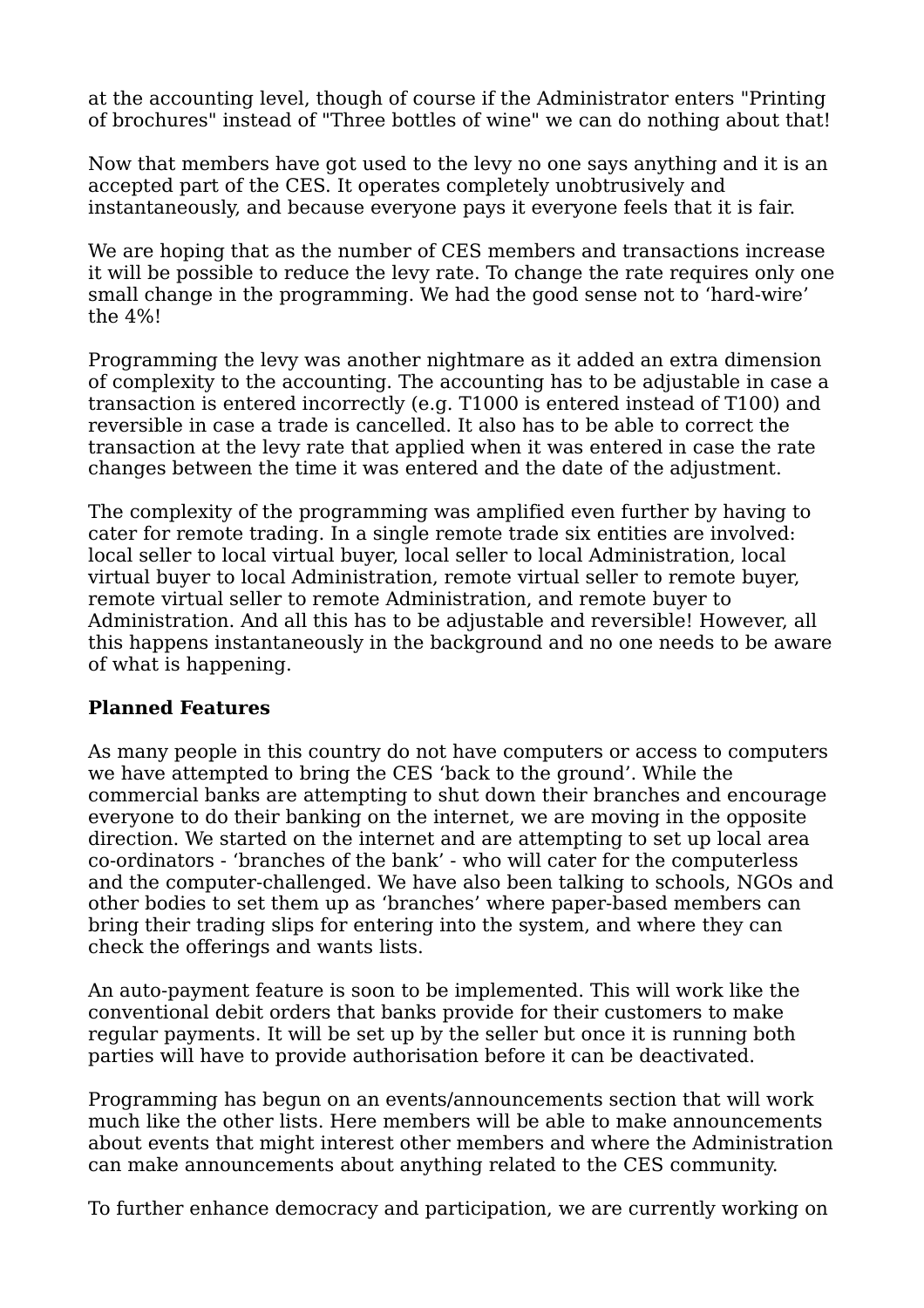a voting mechanism through which members will be able to express their opinions. A new section dealing with governance issues is soon to be added. In this section all committee minutes will be published and there will be a discussion forum where members can discuss their views with the committee and other members.

We have also been investigating the use of cellphones to enter trades. Practically everyone in this country, from the richest to the poorest, has a cellphone so this will be tremendously useful for those without computers. We have already set up a WAP site through which members can enter transactions but have not activated it as many cellphones still do not have WAP and it is a rather fiddly procedure. Far better will be the inputting of trade information using formatted SMS messages. The messages will be parsed by the server and entered as trades in the normal way. The seller's password will serve as authentication.

The use of smart cards that can save trading information has also been investigated. There is offline equipment that can be used to enter financial information. This will allow users to record their trades on such cards without having to go on line. Periodically they will have to synchronise with their accounts through an online reader.

The CES is still too small to consider services such as insurance, investment, savings and large debits (e.g. buying a house), but the time is approaching when these will have to be given serious consideration.

# **The Advantages of an Online System**

When the initial CES Steering Committee was set up there was some resistance to using the internet as the locus of the group's directory and clearing services. They felt it was too 'high-tech' and would exclude all but the privileged middle-classes who could afford computers. While there is some truth in this, if in addition to the services on the internet, the same facilities as those provided by traditional LETS groups were provided for those without computers, the CES would then cater for everyone.

Traditional LETS groups are not internet based and thus have to operate over a small geographical area and can and will not grow beyond a limited number of participants. The load of running such a system falls entirely on the administration, which has to enter all the trades, prepare the offerings and wants lists by hand, lay out newsletters, and perform a host of other (often manual) tasks. Even if the administration is performing most of the tasks on a computer, the hard work falls on a limited number of people.

Our system runs itself. There is very little work for the Administrator to do, and what has to be done can be performed literally in seconds. New applications simply have to be approved or rejected, the offerings and wants lists can be sent to the group or to one member by pressing one button, newsletters and notices can be emailed to all simply by dropping unformatted text into a box and pressing a button.

The load of running the system is spread among the members. Everyone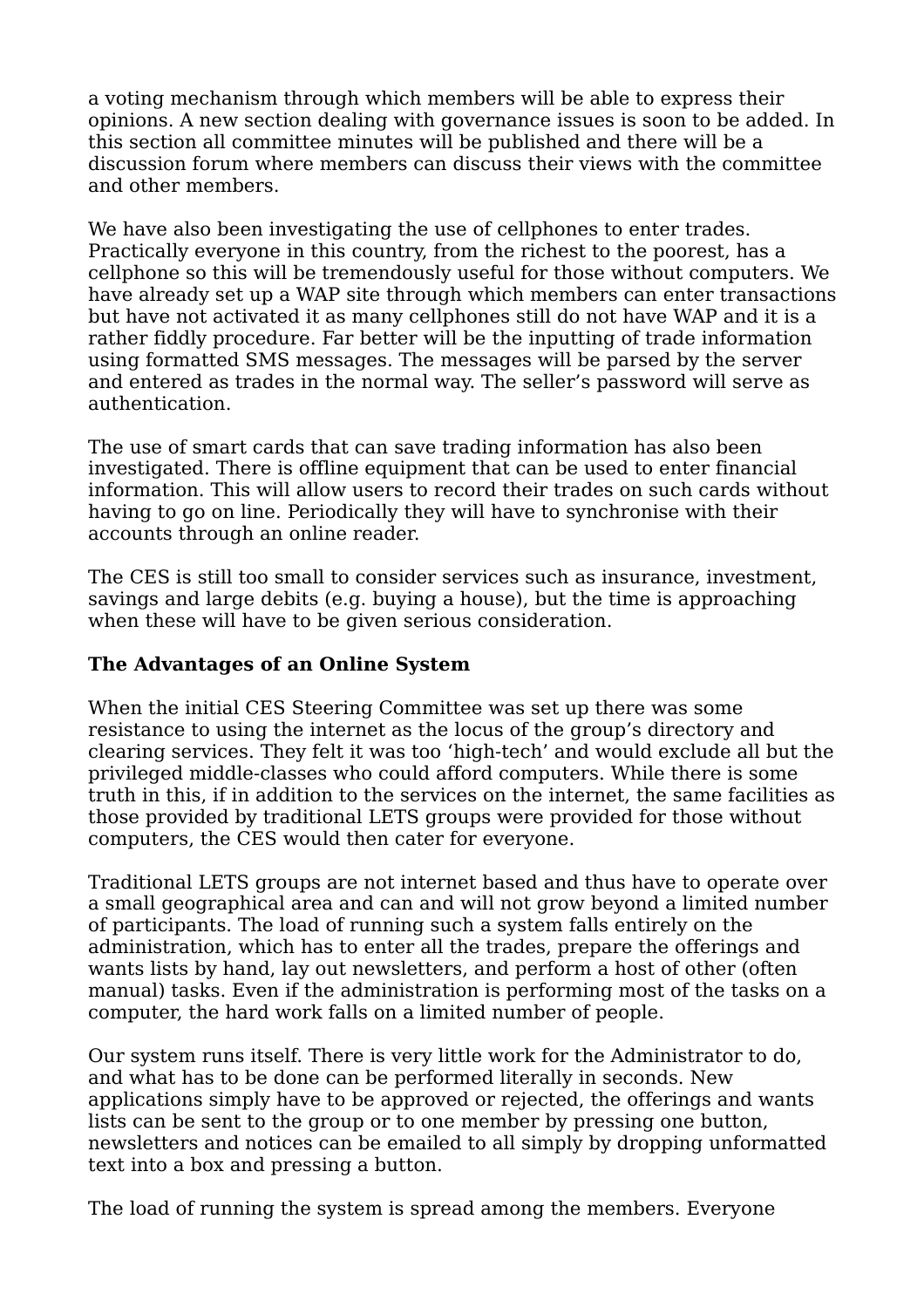enters their own trades, manages their own account and their own offerings and wants. And as everything that members can want is available from the site, they look after themselves.

The main task of the Administrator is answering member queries, and this can be handled by anyone who understands the system sufficiently. There are virtually no running costs, either in the national or local currencies, and no need to keep books or other written records.

There is no doubt that the success of the CES can largely be attributed to the fact that it is internet based. In our context it is hard to imagine that a conventional LETS group would have gone anywhere.

## **Problems**

I would not like to create the impression that everything has developed smoothly from the start and that the CES is without any problems.

As I have indicated above, creating a new group on the computer takes literally a couple of minutes. That does not mean, however, that a new group exists in reality. The computerised interface is just a tool, an accounting package and a listing mechanism, and setting it up is but one of the steps in setting up a group. Far more important is having a dedicated team of people who are able to convince others in their community that a community money system will benefit them and, ultimately, the health of the planet.

Several of the groups that have been set up on the computer are not really functioning on the ground. This does not mean that they will never function, but the people who offered to be administrators were daunted by the practical tasks that confronted them after taking 'possession' of their web sites.

For the Cape Town group the greatest factor hindering expansion is the 'inconvenience factor'. While practically everything one could want is available on the system, who wants to drive to the other side of town for a carton of organic yoghurt or some free-range eggs? It is far easier to pop into the supermarket across the road and get it there. Approximately half of all monthly trading takes place on the single market days that are held each month. This informs us that for trading to increase there have to be shops or places where people can go to acquire what they want. This problem is being addressed but it is not an easy one to tackle because everyone still has to devote most of their 'earning time' to acquiring the national currency.

Our belief is that the best way to tackle the 'inconvenience problem' is to grow the CES. As more and more of the basic necessities of life become available on the system it will then be possible to establish Talent-only shops. In the meantime we are attempting to get companies to agree to sell limited amounts of their stock for Talents and to stock the goods produced by CES members.

Linked to the 'inconvenience factor' is the problem of waning interest by those who do not attract custom. Many members join up with great enthusiasm, make a few purchases and then sit back and wait for others to come to them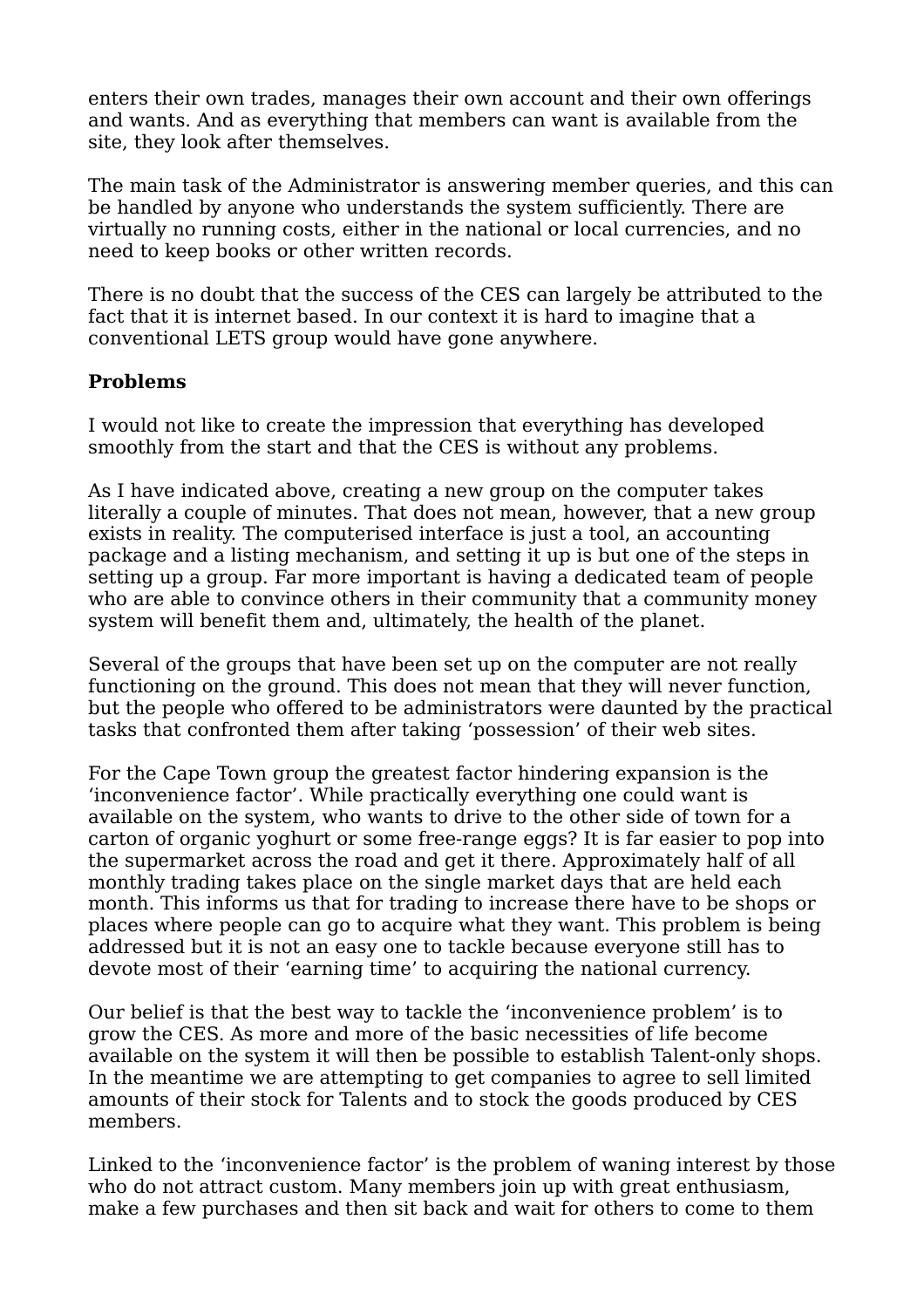for the goods or services they offer. And when it doesn't happen, members quickly lose interest. Lack of custom is usually the result of poor advertising (bad formulation of offerings), too few or inappropriate offerings, or prices pitched too high. We try to keep interest alive by issuing regular newsletters and updates, but in this day and age of spam overload, too much correspondence tends to get interpreted as additional spam. Another way we are attempting to encourage group spirit and the feeling of belonging to a support network is by getting local area co-ordinators to organise social events in their sub-areas.

Another problem faced by our internet-based system is that it is in danger of developing in the wrong direction. The people who would most benefit from being members of the CES are those living in disadvantaged areas, where there is a distinct lack of computers. Because the development of the CES has been so rapid the committee constantly feels that it is playing catch up, and that the demands of the system are getting ahead of them. For this reason our efforts tend to get focussed on those who are already on the system instead of on those who aren't (but should be!). As pointed out above, we are attempting to bring the CES back to the ground by setting up nodes or 'branches' where those without computers can connect with the system, but such efforts are not sufficient. Organising real life structures in the communities requires a lot more effort than doing the same on a computer. Committee members have full time jobs and contribute to the CES on a voluntary basis, though we are now in a position to 'outsource' many of the tasks using the revenue that is accumulating through the recently-introduced levy system.

The most serious problem is not a problem yet, but could become our downfall if concrete steps are not taken soon. It is the problem of too rapid growth. One of the reasons we have not tried too hard to promote the system is that we are not in a position to cater for a sudden dramatic increase in participant numbers. The computerised system as it exists today is an extension of the basic rickety framework that was created in the beginning. We had no idea how it would develop and so simply added things when required. There was no model to follow and no precedents to warn us of pitfalls. The whole CES edifice has a rather Mickey Mouse feel about it and needs to be recreated from bottom up to be able to cater for greater activity.

The current set up is not extensible and has almost reached its limit of expansion. A new, scalable architecture needs to be adopted and a more robust framework needs to be put in place. There possibly needs to be a separation of the directory and clearing services. In the long term, the directory services might fall away if member offerings are available from shops, offices, other public places and directly from online stores.

# **Conclusion**

The experience of participating in a real-life 'new' economy has been fascinating, exciting and educational. It has given us a whole new perspective on how money works, and it has confirmed our belief that people can engage in serious trading without using bank-created, debt money. We are convinced now that our national, and indeed the global money system could run on the same principles.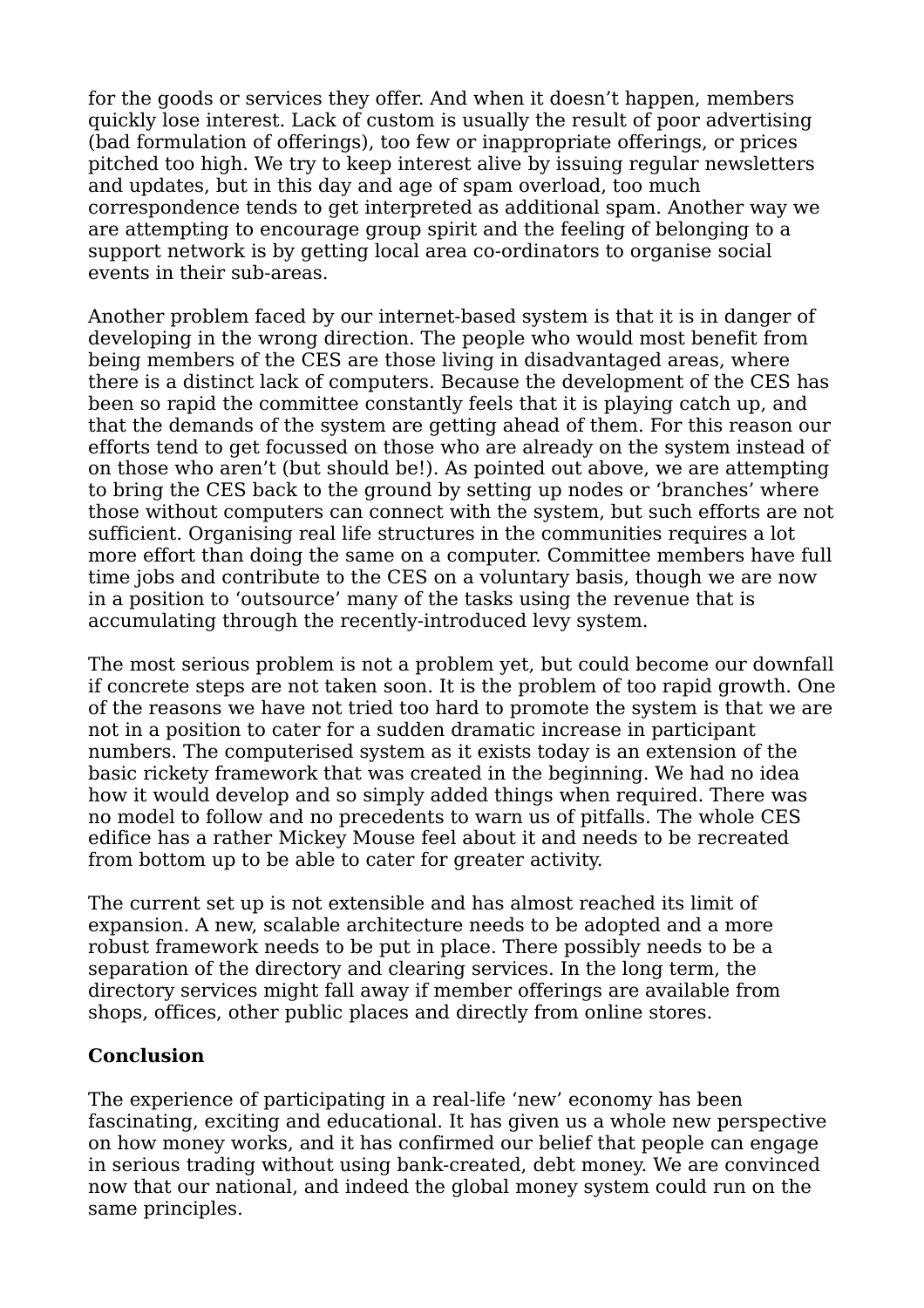More than anything we are convinced that the old money system is a relic of history and that what we are doing is something ground-breaking that has the potential of challenging the fundamentals of the current paradigm. Maybe we are living in a fantasy world by believing that we could one day challenge the money-creating role of the commercial banks, but we will continue to let that vision drive us!

The global money system has to be challenged but it has to be challenged on its own playing field. Setting up quaint little alternative money systems isolated from each other and hidden away in our local communities is not going to achieve anything, apart from some entertainment and community building for those involved.

If we are to one day pose a real challenge to the prevailing money system we have to prove that it is possible to create an alternative one that is more efficient, less destructive, keeps wealth where it is created, builds community, does not concentrate wealth, does not exclude anyone, and allows humans to live sustainable lives on planet Earth. We cannot do this by writing articles and holding conferences alone. We need to get our hands dirty by rolling out serious alternative money systems that really begin to benefit those who are marginalised by the current money system. Those who benefit from the current money system will not be interested in another money system that seeks to undermine the one that gives them their privileges and wealth.

If you are concerned about the destructive effects of conventional money then get your local currency system onto the internet immediately! You have to take advantage of the reach of the internet to counter the depredations of the global money system. You have to embrace modern technologies to create a money system that is more efficient and less wasteful than the current one.

If you are not really concerned about what is happening in the world and just looking for some fun with your neighbours, then don't concern yourself with the internet and modern technologies. There is plenty of software out there to run the accounts of your group on a single PC, and it is better to keep your affairs 'on the ground' rather than trying to spread your influence too far. Such groups do not in any case have the potential of advancing beyond their own built-in limits.

We would be the first to admit that our CES is not perfect but we believe that we are on the right track. We cannot from this point in time or from this point in its evolution know the correct next step, but provided we do not deviate from our vision and do not get tempted into promoting 'community money' as a way of making conventional money, we will find the way. The point is always to recognise that the answers cannot be found by theorising alone. Only through putting into practice and developing real-life alternative money systems will we discover the problems that need answers.

We believe that South Africa is the perfect context for the rapid development and adoption of an alternative money system of the type we have begun to implement. Apartheid left a legacy that cannot be corrected by an economy based on the old paradigm. Those marginalised by the conventional economy